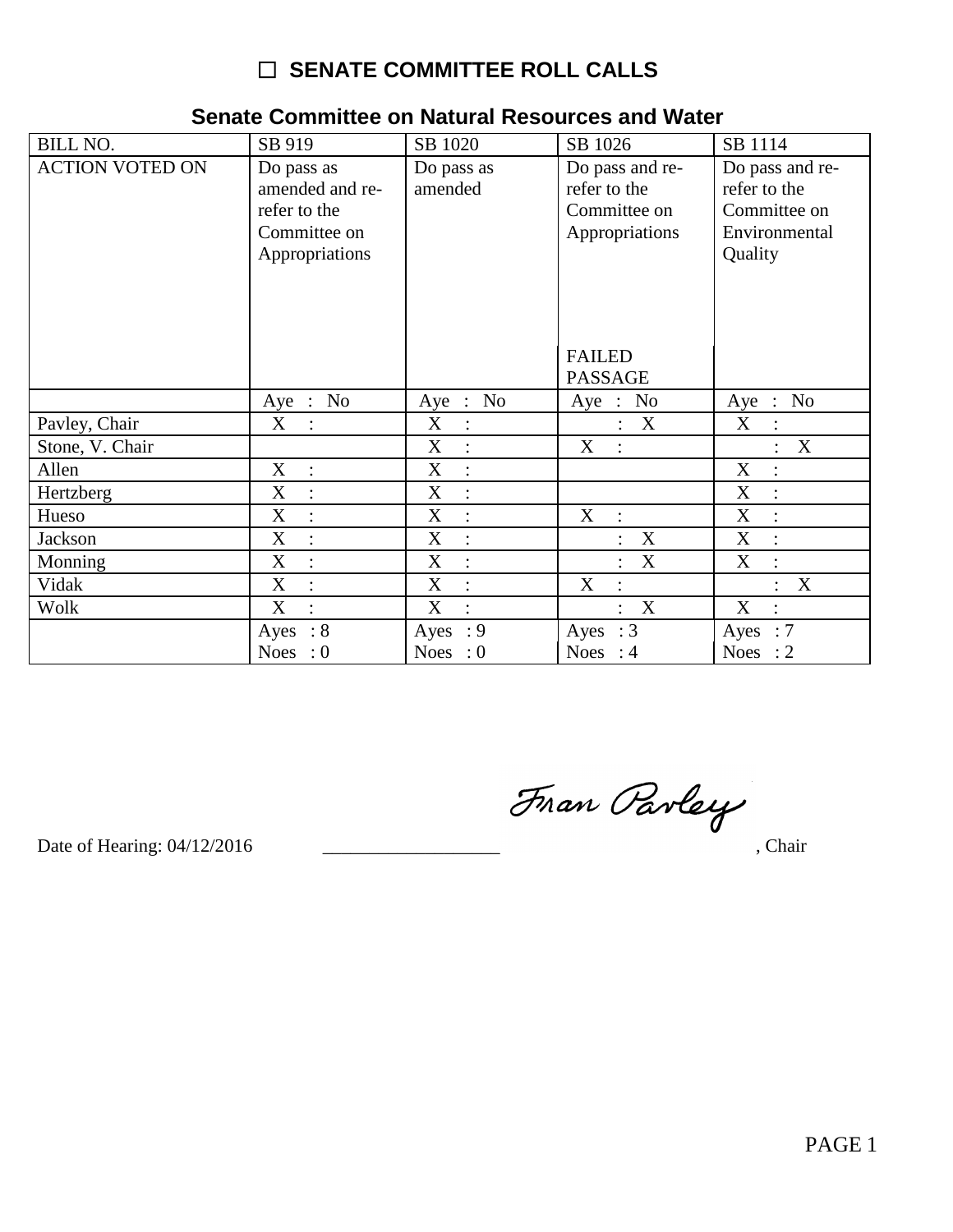| <b>BILL NO.</b>        | SB 1188                                                                                                                    | SB 1190                                                           | SB 1287                                                           | SB 1317                                                                      |
|------------------------|----------------------------------------------------------------------------------------------------------------------------|-------------------------------------------------------------------|-------------------------------------------------------------------|------------------------------------------------------------------------------|
| <b>ACTION VOTED ON</b> | Do pass and re-<br>refer to the<br>Committee on<br>Appropriations<br>with the<br>recommendation:<br>To consent<br>calendar | Do pass and re-<br>refer to the<br>Committee on<br>Appropriations | Do pass and re-<br>refer to the<br>Committee on<br>Appropriations | Do pass and re-<br>refer to the<br>Committee on<br>Governance and<br>Finance |
|                        | N <sub>0</sub><br>Aye<br>$\cdot$ :                                                                                         | N <sub>o</sub><br>Aye<br>$\mathbb{R}^2$                           | N <sub>o</sub><br>Aye<br>$\therefore$                             | N <sub>0</sub><br>$Aye$ :                                                    |
| Pavley, Chair          | X<br>$\cdot$ :                                                                                                             | X<br>$\ddot{\cdot}$                                               | X<br>$\cdot$ :                                                    | X<br>$\ddot{\phantom{a}}$                                                    |
| Stone, V. Chair        | X                                                                                                                          | X                                                                 | X                                                                 | X                                                                            |
| Allen                  | X                                                                                                                          | X                                                                 | X                                                                 | X                                                                            |
| Hertzberg              | X                                                                                                                          | X                                                                 | X                                                                 | X                                                                            |
| Hueso                  | X<br>$\ddot{\cdot}$                                                                                                        | X                                                                 | X<br>$\ddot{\cdot}$                                               |                                                                              |
| Jackson                | X                                                                                                                          | X                                                                 | X                                                                 | X                                                                            |
| Monning                | X                                                                                                                          | X                                                                 | X                                                                 | X                                                                            |
| Vidak                  | X                                                                                                                          | X                                                                 | X                                                                 | X                                                                            |
| Wolk                   | X                                                                                                                          | X<br>$\ddot{\cdot}$                                               | X<br>$\ddot{\cdot}$                                               | X<br>$\ddot{\phantom{a}}$                                                    |
|                        | : 9<br>Ayes                                                                                                                | Ayes<br>$\therefore$ 6                                            | $\therefore 8$<br>Ayes                                            | Ayes<br>:6                                                                   |
|                        | Noes : $0$                                                                                                                 | Noes : $3$                                                        | Noes : $1$                                                        | Noes : $2$                                                                   |

#### Senate Committee on Natural Resources and Water

Fran Parley

Date of Hearing: 04/12/2016

 $\overline{\phantom{a}}$ , Chair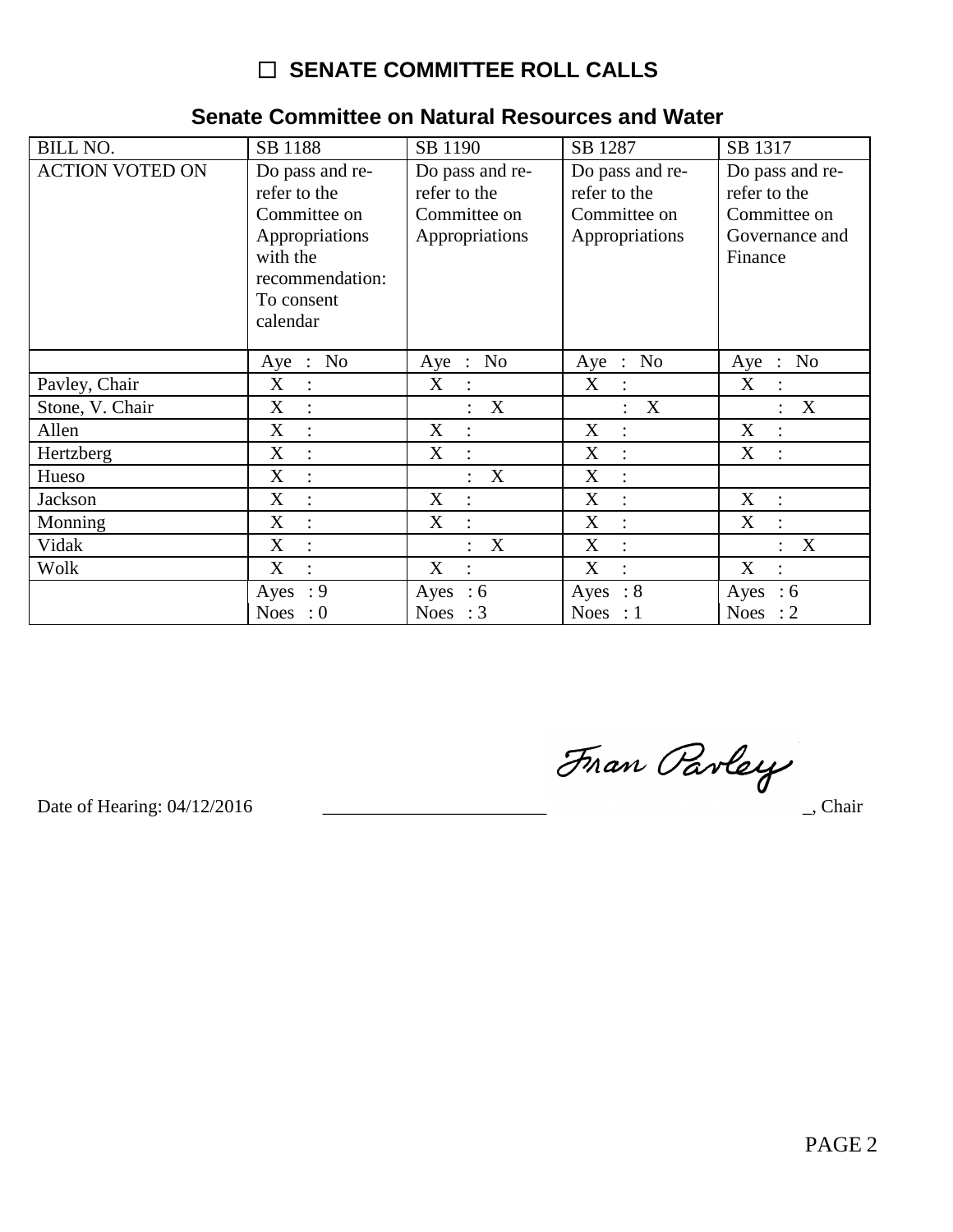#### Senate Committee on Natural Resources and Water

| <b>BILL NO.</b>        | SB 1333                                                           | SB 1340          | SB 1347                                                                         | SB 1363                                                                     |
|------------------------|-------------------------------------------------------------------|------------------|---------------------------------------------------------------------------------|-----------------------------------------------------------------------------|
| <b>ACTION VOTED ON</b> | Do pass and re-<br>refer to the<br>Committee on<br>Appropriations | Do pass          | Do pass as<br>amended and re-<br>refer to the<br>Committee on<br>Appropriations | Do pass and re-<br>refer to the<br>Committee on<br>Environmental<br>Quality |
|                        | Aye : No                                                          | Aye : No         | Aye : No                                                                        | Aye : No                                                                    |
| Pavley, Chair          | X                                                                 | X                | X                                                                               | X                                                                           |
|                        | $\ddot{\cdot}$                                                    | $\ddot{\cdot}$   | $\mathbb{R}$                                                                    | $\ddot{\cdot}$                                                              |
| Stone, V. Chair        | X<br>$\ddot{\cdot}$                                               | $\boldsymbol{X}$ | $X_{\mathcal{I}}$<br>$\cdot$ :                                                  | X<br>$\ddot{\cdot}$                                                         |
| Allen                  | X<br>$\ddot{\cdot}$                                               | X                | X<br>$\ddot{\cdot}$                                                             | X<br>$\ddot{\cdot}$                                                         |
| Hertzberg              | X                                                                 | X                | X                                                                               | X                                                                           |
|                        | $\ddot{\cdot}$                                                    | $\ddot{\cdot}$   | $\ddot{\cdot}$                                                                  | $\ddot{\cdot}$                                                              |
| Hueso                  | X                                                                 | X                | X                                                                               | X                                                                           |
|                        | $\ddot{\cdot}$                                                    | $\ddot{\cdot}$   | $\ddot{\cdot}$                                                                  | $\ddot{\cdot}$                                                              |
| Jackson                | X                                                                 | X                | X                                                                               | X                                                                           |
|                        | $\ddot{\cdot}$                                                    | $\ddot{\cdot}$   | $\ddot{\cdot}$                                                                  | $\ddot{\cdot}$                                                              |
| Monning                | X                                                                 | X                | X                                                                               | X                                                                           |
|                        | $\ddot{\cdot}$                                                    | $\ddot{\cdot}$   | $\ddot{\cdot}$                                                                  | $\ddot{\cdot}$                                                              |
| Vidak                  | $\mathbf{X}$                                                      | $\mathbf{X}$     | X                                                                               | $\boldsymbol{\mathrm{X}}$                                                   |
|                        | $\ddot{\cdot}$                                                    | $\ddot{\cdot}$   | $\ddot{\cdot}$                                                                  | $\ddot{\cdot}$                                                              |
| Wolk                   | X                                                                 | X                | X                                                                               | X                                                                           |
|                        | $\ddot{\phantom{a}}$                                              | $\vdots$         | $\ddot{\cdot}$                                                                  | $\ddot{\cdot}$                                                              |
|                        | Ayes : $7$                                                        | Ayes : $7$       | Ayes: 9                                                                         | Ayes : $7$                                                                  |
|                        | Noes : $2$                                                        | Noes : $2$       | <b>Noes</b><br>$\cdot 0$                                                        | Noes<br>$\therefore$ 2                                                      |

Fran Parley

Date of Hearing: 04/12/2016

 $\_\_$ , Chair